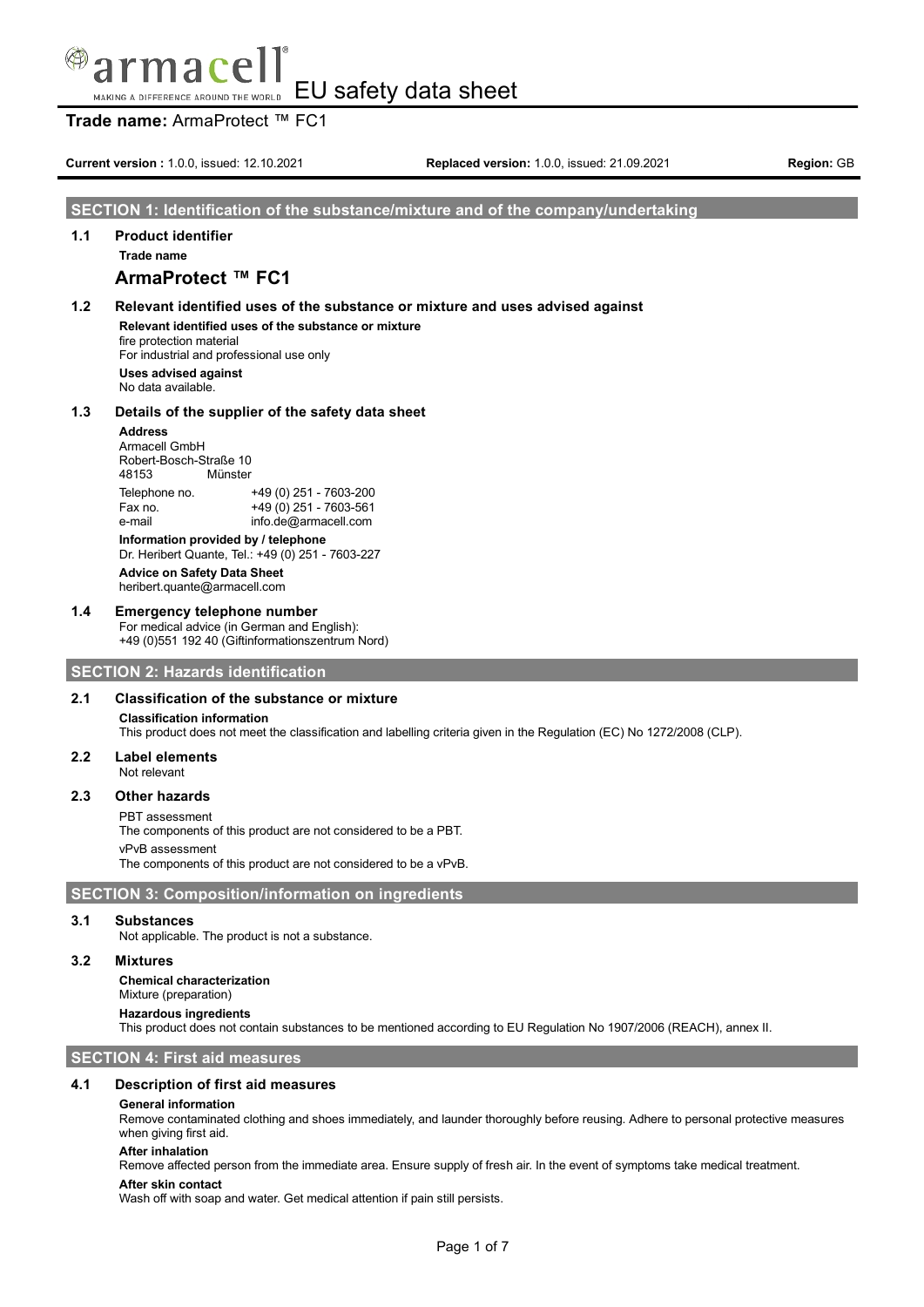

## **Trade name:** ArmaProtect ™ FC1

#### **After eye contact**

Remove contact lenses. Rinse eye thoroughly under running water keeping eyelids wide open and protecting the unaffected eye (at least 10 to 15 minutes). Get medical attention if pain still persists.

#### **After ingestion**

Rinse the mouth thoroughly with water. Never give anything by mouth to an unconscious person. Do not induce vomiting. Call a doctor.

- **4.2 Most important symptoms and effects, both acute and delayed** No data available.
- **4.3 Indication of any immediate medical attention and special treatment needed** Treat symptomatically.

## **SECTION 5: Firefighting measures**

### **5.1 Extinguishing media**

#### **Suitable extinguishing media**

Foam; Carbon dioxide; Extinguishing powder; Water spray jet; Product itself is non-combustible; adapt fire extinguishing measures to surrounding areas.

## **Unsuitable extinguishing media**

High power water jet

#### **5.2 Special hazards arising from the substance or mixture**

In the event of fire, the following can be released: Carbon oxides (COx); Nitrogen oxides (NOx); Sulphur oxides (SxOy); Aldehydes; alcohols; organic acids; Ammonia (NH3)

#### **5.3 Advice for firefighters**

Use self-contained breathing apparatus. Wear full protective suit. Cool endangered containers with water spray jet. Fire residues and contaminated firefighting water must be disposed of in accordance with the local regulations.

### **SECTION 6: Accidental release measures**

## **6.1 Personal precautions, protective equipment and emergency procedures**

#### **For non-emergency personnel**

Refer to protective measures listed in sections 7 and 8. Ensure adequate ventilation. Avoid contact with skin, eyes and clothing. Avoid dust formation.

#### **For emergency responders**

No data available. Personal protective equipment (PPE) - see Section 8.

#### **6.2 Environmental precautions**

Do not discharge into the drains/surface waters/groundwater.

#### **6.3 Methods and material for containment and cleaning up**

Collect mechanically. Avoid raising dust. When collected, handle material as described under the section heading "Disposal considerations".

#### **6.4 Reference to other sections**

Information regarding safe handling, see section 7. Information regarding personal protective measures, see section 8. Information regarding waste disposal, see section 13.

## **SECTION 7: Handling and storage**

#### **7.1 Precautions for safe handling**

#### **Advice on safe handling**

Provide good ventilation at the work area (local exhaust ventilation, if necessary). Avoid the formation and deposition of dust.

#### **General protective and hygiene measures**

Do not eat, drink or smoke during work time. Keep away from foodstuffs and beverages. Wash hands before breaks and after work. Provide eye wash fountain in work area. Have emergency shower available. Do not inhale dust.

### **Advice on protection against fire and explosion**

Pay attention to general rules of internal fire prevention. No special measures necessary.

#### **7.2 Conditions for safe storage, including any incompatibilities**

#### **Technical measures and storage conditions**

Keep container tightly closed and dry in a cool, well-ventilated place.

#### **Requirements for storage rooms and vessels**

Containers which are opened must be carefully closed and kept upright to prevent leakage. Always keep in containers of same material as the original. Protect from heat and direct sunlight.

#### **Incompatible products**

Substances to be avoided, see section 10.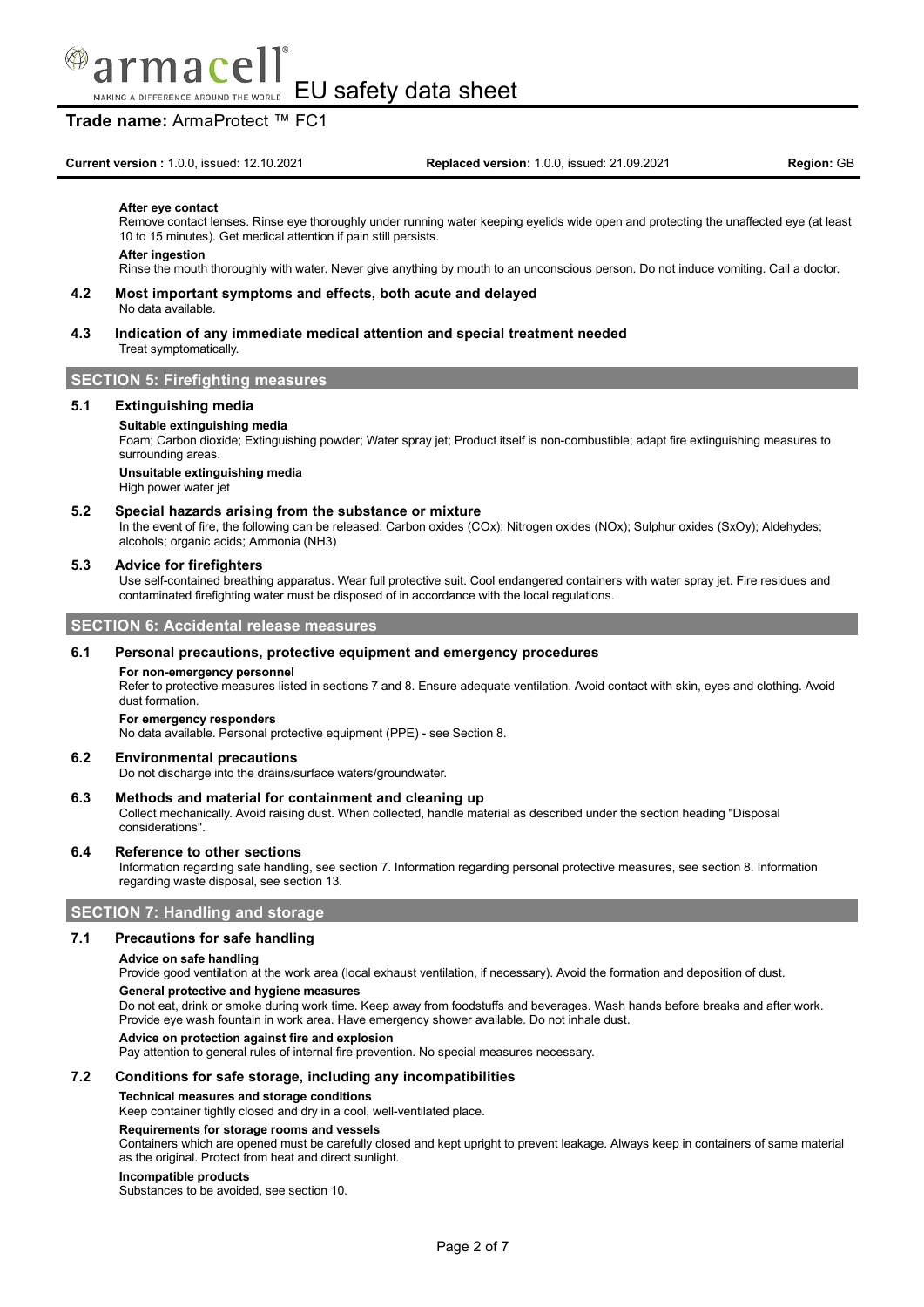# mace MAKING A DIFFERENCE AROUND THE WORLD

EU safety data sheet

# **Trade name:** ArmaProtect ™ FC1

## **7.3 Specific end use(s)**

No data available.

## **SECTION 8: Exposure controls/personal protection**

#### **8.1 Control parameters**

No parameters available for monitoring.

### **8.2 Exposure controls**

### **Appropriate engineering controls**

Ensure adequate ventilation, local exhaust at the work station if necessary.

### **Personal protective equipment**

#### **Respiratory protection**

If workplace exposure limits are exceeded, a respiration protection approved for this particular job must be worn. In case of dust formation, take appropriate measures for breathing protection in the event that workplace threshold values are not specified.

#### **Eye / face protection**

Safety glasses with side protection shield (EN 166)

#### **Hand protection**

Sufficient protection is given wearing suitable protective gloves checked according to i.e. EN 374, in the event of risk of skin contact with the product. Before use, the protective gloves should be tested in any case for its specific work-station suitability (i.e. mechanical resistance, product compatibility and antistatic properties). Adhere to the manufacturer's instructions and information relating to the use, storage, care and replacement of protective gloves. Protective gloves shall be replaced immediately when physically damaged or worn. Design operations thus to avoid permanent use of protective gloves.

| Appropriate Material | nitrile |      |     |
|----------------------|---------|------|-----|
| Material thickness   |         | 0.35 | mm  |
| Breakthrough time    |         | 480  | min |

**Other**

### Normal chemical work clothing.

**Environmental exposure controls**

Do not allow to enter drains or water courses.

### **SECTION 9: Physical and chemical properties**

#### **9.1 Information on basic physical and chemical properties**

| <b>State of aggregation</b>                     |          |
|-------------------------------------------------|----------|
| solid                                           |          |
| <b>Form/Colour</b>                              |          |
| solid                                           |          |
| product specific                                |          |
| <b>Odour</b>                                    |          |
| weak; characteristic                            |          |
| pH value                                        |          |
| No data available                               |          |
| <b>Boiling point / boiling range</b>            |          |
| No data available                               |          |
| Melting point/freezing point                    |          |
| No data available                               |          |
|                                                 |          |
| <b>Decomposition temperature</b>                |          |
| No data available                               |          |
| <b>Flash point</b>                              |          |
| Not applicable                                  |          |
| Source                                          | supplier |
| Ignition temperature                            |          |
| No data available                               |          |
| <b>Oxidising properties</b>                     |          |
| not oxidizing                                   |          |
| <b>Explosive properties</b>                     |          |
| The product does not have explosive properties. |          |
| <b>Flammability</b><br>No data available        |          |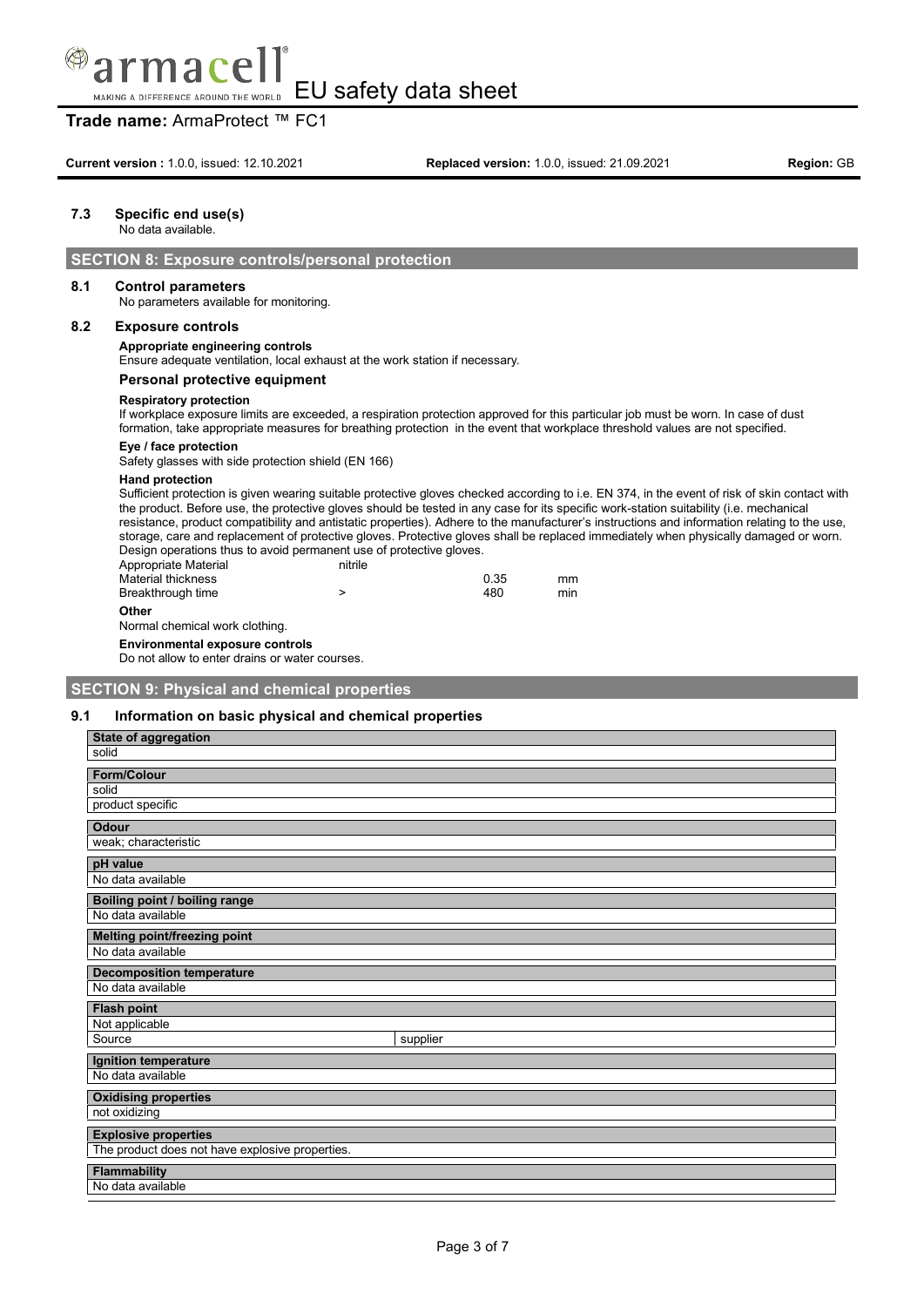

## **Trade name:** ArmaProtect ™ FC1

**Current version :** 1.0.0, issued: 12.10.2021 **Replaced version:** 1.0.0, issued: 21.09.2021 **Region:** GB

| Lower explosion limit                             |            |
|---------------------------------------------------|------------|
| No data available                                 |            |
| <b>Upper explosion limit</b>                      |            |
| No data available                                 |            |
| Vapour pressure                                   |            |
| No data available                                 |            |
| <b>Relative vapour density</b>                    |            |
| No data available                                 |            |
| <b>Relative density</b>                           |            |
| No data available                                 |            |
| <b>Density</b>                                    |            |
| No data available                                 |            |
| Solubility in water                               |            |
|                                                   |            |
| Source                                            | supplier   |
| Comments                                          | immiscible |
| <b>Solubility</b>                                 |            |
| No data available                                 |            |
| Partition coefficient n-octanol/water (log value) |            |
| No data available                                 |            |
| <b>Viscosity</b>                                  |            |
| No data available                                 |            |
| <b>Particle characteristics</b>                   |            |
| No data available                                 |            |

### **9.2 Other information**

**Other information** No data available.

## **SECTION 10: Stability and reactivity**

### **10.1 Reactivity**

No data available.

#### **10.2 Chemical stability** Stable under recommended storage and handling conditions (See section 7).

**10.3 Possibility of hazardous reactions**

No hazardous reaction when handled and stored according to provisions.

### **10.4 Conditions to avoid**

Extremes of temperatures. Protect from heat and direct sunlight. Avoid formation of dust.

# **10.5 Incompatible materials**

strong oxidizing agents; strong acids; strong bases

## **10.6 Hazardous decomposition products**

None if stored, handled and transported properly. In case of fire: see section 5.

## **SECTION 11: Toxicological information**

## **11.1 Information on hazard classes as defined in Regulation (EC) No 1272/2008**

| <b>Acute oral toxicity</b> |                                    |                                                                   |
|----------------------------|------------------------------------|-------------------------------------------------------------------|
| No                         | <b>Product Name</b>                |                                                                   |
|                            | ArmaProtect ™ FC1                  |                                                                   |
| Source                     |                                    | supplier                                                          |
|                            | Evaluation/classification          | Based on available data, the classification criteria are not met. |
|                            | <b>Acute dermal toxicity</b>       |                                                                   |
|                            |                                    |                                                                   |
| No                         | <b>Product Name</b>                |                                                                   |
|                            | ArmaProtect ™ FC1                  |                                                                   |
| Source                     |                                    | supplier                                                          |
|                            | Evaluation/classification          | Based on available data, the classification criteria are not met. |
|                            | <b>Acute inhalational toxicity</b> |                                                                   |
| <b>No</b>                  | <b>Product Name</b>                |                                                                   |
|                            | ArmaProtect ™ FC1                  |                                                                   |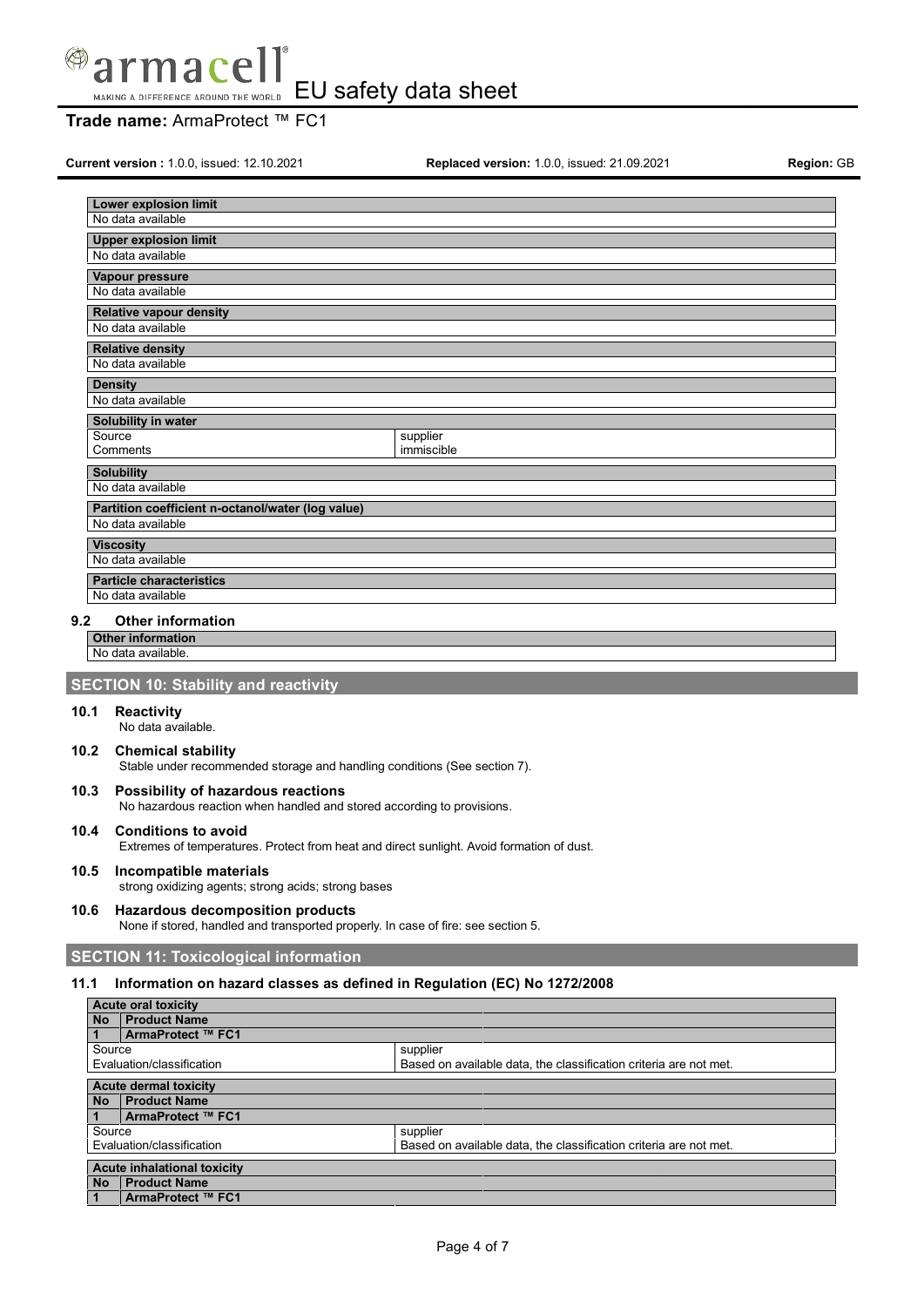

## **Trade name:** ArmaProtect ™ FC1

**Current version :** 1.0.0, issued: 12.10.2021 **Replaced version:** 1.0.0, issued: 21.09.2021 **Region:** GB

|                 | Evaluation/classification                                                                     | Based on available data, the classification criteria are not met.                                                              |  |
|-----------------|-----------------------------------------------------------------------------------------------|--------------------------------------------------------------------------------------------------------------------------------|--|
|                 |                                                                                               |                                                                                                                                |  |
|                 | <b>Skin corrosion/irritation</b>                                                              |                                                                                                                                |  |
| No<br>1         | <b>Product Name</b><br>ArmaProtect ™ FC1                                                      |                                                                                                                                |  |
| Source          |                                                                                               | supplier                                                                                                                       |  |
|                 | Evaluation/classification                                                                     | Based on available data, the classification criteria are not met.                                                              |  |
|                 |                                                                                               |                                                                                                                                |  |
|                 | Serious eye damage/irritation                                                                 |                                                                                                                                |  |
| <b>No</b><br>1  | <b>Product Name</b><br>ArmaProtect ™ FC1                                                      |                                                                                                                                |  |
| Source          |                                                                                               | supplier                                                                                                                       |  |
|                 | Evaluation/classification                                                                     | Based on available data, the classification criteria are not met.                                                              |  |
|                 |                                                                                               |                                                                                                                                |  |
| <b>No</b>       | Respiratory or skin sensitisation<br><b>Product Name</b>                                      |                                                                                                                                |  |
| $\mathbf{1}$    | ArmaProtect ™ FC1                                                                             |                                                                                                                                |  |
|                 | Route of exposure                                                                             | Skin                                                                                                                           |  |
| Source          |                                                                                               | supplier                                                                                                                       |  |
|                 | Evaluation/classification                                                                     | Based on available data, the classification criteria are not met.                                                              |  |
|                 |                                                                                               |                                                                                                                                |  |
| <b>No</b>       | <b>Germ cell mutagenicity</b><br><b>Product Name</b>                                          |                                                                                                                                |  |
| $\mathbf{1}$    | ArmaProtect ™ FC1                                                                             |                                                                                                                                |  |
| Source          |                                                                                               | supplier                                                                                                                       |  |
|                 | Evaluation/classification                                                                     | Based on available data, the classification criteria are not met.                                                              |  |
|                 |                                                                                               |                                                                                                                                |  |
|                 | <b>Reproduction toxicity</b><br>No Product Name                                               |                                                                                                                                |  |
| $\mathbf{1}$    | ArmaProtect ™ FC1                                                                             |                                                                                                                                |  |
| Source          |                                                                                               | supplier                                                                                                                       |  |
|                 | Evaluation/classification                                                                     | Based on available data, the classification criteria are not met.                                                              |  |
| Carcinogenicity |                                                                                               |                                                                                                                                |  |
| <b>No</b>       | <b>Product Name</b>                                                                           |                                                                                                                                |  |
| 1               | ArmaProtect ™ FC1                                                                             |                                                                                                                                |  |
| Source          |                                                                                               | supplier                                                                                                                       |  |
|                 | Evaluation/classification                                                                     | Based on available data, the classification criteria are not met.                                                              |  |
|                 | <b>STOT - single exposure</b>                                                                 |                                                                                                                                |  |
| No l            | <b>Product Name</b>                                                                           |                                                                                                                                |  |
| $\mathbf{1}$    | ArmaProtect ™ FC1                                                                             |                                                                                                                                |  |
| Source          |                                                                                               | supplier                                                                                                                       |  |
|                 | Evaluation/classification                                                                     | Based on available data, the classification criteria are not met.                                                              |  |
|                 | <b>STOT - repeated exposure</b>                                                               |                                                                                                                                |  |
| No l            | <b>Product Name</b>                                                                           |                                                                                                                                |  |
| $1 -$           | ArmaProtect ™ FC1                                                                             |                                                                                                                                |  |
| Source          |                                                                                               | supplier                                                                                                                       |  |
|                 | Evaluation/classification                                                                     | Based on available data, the classification criteria are not met.                                                              |  |
|                 |                                                                                               |                                                                                                                                |  |
|                 | <b>Aspiration hazard</b><br>Based on available data, the classification criteria are not met. |                                                                                                                                |  |
|                 |                                                                                               |                                                                                                                                |  |
|                 | Delayed and immediate effects as well as chronic effects from short and long-term exposure    |                                                                                                                                |  |
|                 |                                                                                               | Frequent persistent contact with the skin can cause skin irritation. Eye contact with the product may cause slight irritation. |  |

#### **11.2 Information on other hazards**

**Endocrine disrupting properties**

## No data available.

**Other information**

By appropiate use of the product no health damage is known.

# **SECTION 12: Ecological information**

## **12.1 Toxicity**

| Toxicity to fish (acute)           |  |
|------------------------------------|--|
| No data available                  |  |
| Toxicity to fish (chronic)         |  |
| No data available                  |  |
| <b>Toxicity to Daphnia (acute)</b> |  |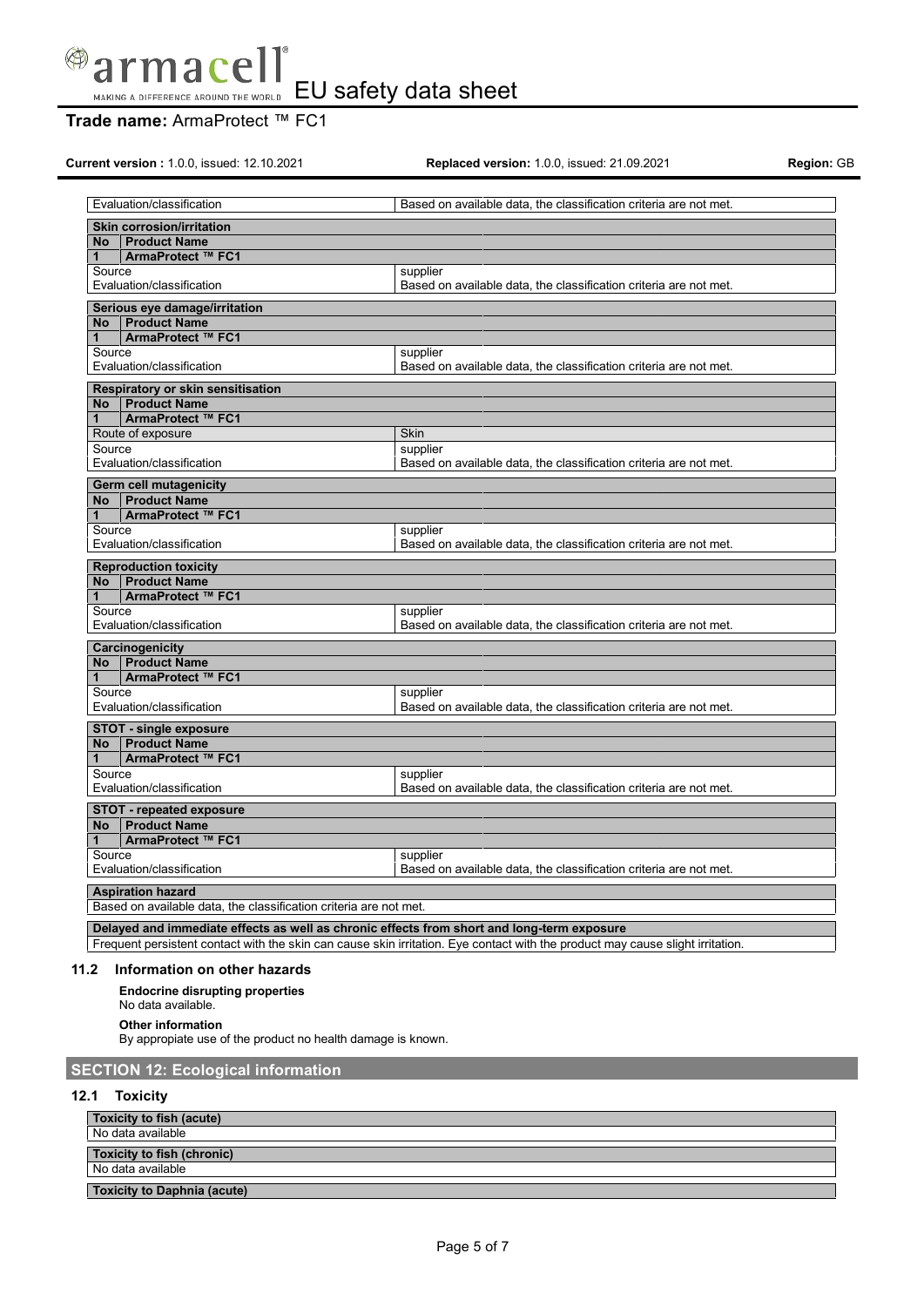

## **Trade name:** ArmaProtect ™ FC1

**Current version :** 1.0.0, issued: 12.10.2021 **Replaced version:** 1.0.0, issued: 21.09.2021 **Region:** GB

| No data available                                         |
|-----------------------------------------------------------|
| <b>Toxicity to Daphnia (chronic)</b><br>No data available |
| Toxicity to algae (acute)                                 |
| No data available<br><b>Toxicity to algae (chronic)</b>   |
| No data available                                         |
| <b>Bacteria toxicity</b>                                  |

# No data available

#### **12.2 Persistence and degradability Biodegradability No Product Name 1 ArmaProtect ™ FC1** Source supplier<br>Evaluation read supplier<br>not read not readily degradable

#### **12.3 Bioaccumulative potential**

No data available.

## **12.4 Mobility in soil**

No data available.

## **12.5 Results of PBT and vPvB assessment**

| <b>Results of PBT and vPvB assessment</b> |                                                                 |
|-------------------------------------------|-----------------------------------------------------------------|
| l PBT assessment                          | The components of this product are not considered to be a PBT.  |
| vPvB assessment                           | The components of this product are not considered to be a vPvB. |
|                                           |                                                                 |

#### **12.6 Endocrine disrupting properties** No data available.

**12.7 Other adverse effects**

## No data available.

## **12.8 Other information**

**Other information** Do not discharge product unmonitored into the environment.

#### **SECTION 13: Disposal considerations**

## **13.1 Waste treatment methods**

#### **Product**

Allocation of a waste code number, according to the European Waste Catalogue, should be carried out in agreement with the regional waste disposal company.

dispose of in accordance with local regulation.

#### **Packaging**

Residues must be removed from packaging and when emptied completely disposed of in accordance with the regulations for waste removal. Incompletely emptied packaging must be disposed of in the form of disposal specified by the regional disposer.

#### **SECTION 14: Transport information**

#### **14.1 Transport ADR/RID/ADN**

The product is not subject to ADR/RID/ADN regulations.

## **14.2 Transport IMDG**

The product is not subject to IMDG regulations.

## **14.3 Transport ICAO-TI / IATA**

The product is not subject to ICAO-TI / IATA regulations.

## **14.4 Other information**

No data available.

## **14.5 Environmental hazards**

Information on environmental hazards, if relevant, please see 14.1 - 14.3.

**14.6 Special precautions for user** No data available.

#### **14.7 Maritime transport in bulk according to IMO instruments**